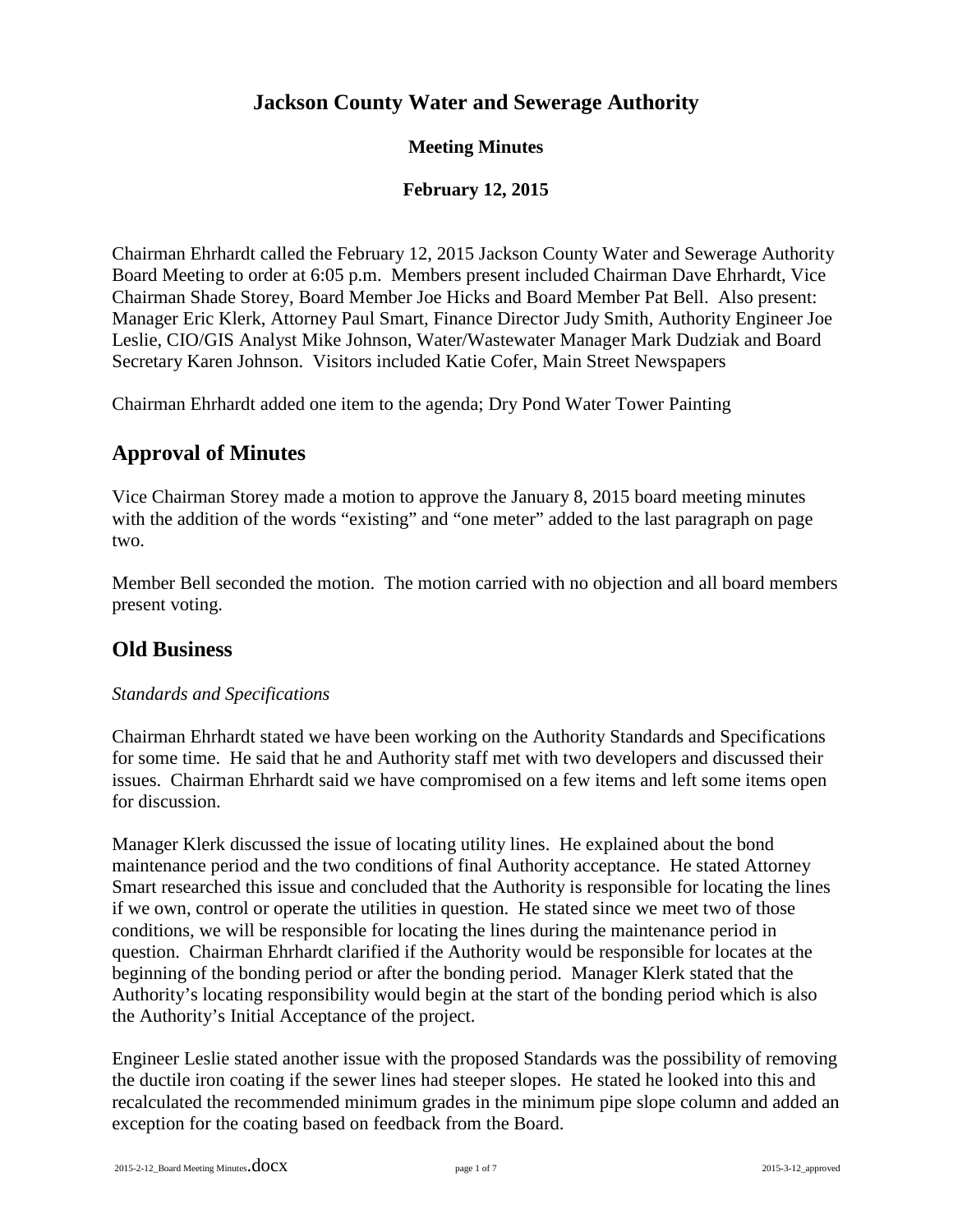Engineer Leslie stated his opinion is that it would be best to coat every pipe buried deeper than fifteen feet but would go with the wishes of the Board; he said he made an exception that we could omit the coating requirements provided the contractor meet the minimum grade. He restated this would only apply to pipe more than fifteen feet deep. Engineer Leslie said the contractor would have a choice to coat the pipe or make its slope greater.

Manager Klerk stated that coating the pipe is a more permanent solution and he recommends we keep the proposed coating requirement since sewer pipe fifteen feet deep or more is very hard to access for repair or replacement.

The current detail for the thrust collars was discussed by Engineer Leslie. He explained that the current detail applies for all pipe size six to twenty-four inches. He proposed that the future detail only apply to pipe six to twelve inches. Engineer Leslie said larger pipe sizes cause a large variation on the correct design for thrust collars and these must be designed on a case-by-case basis by an engineer. Chairman Ehrhardt said if Engineer Leslie feels comfortable with this design then that is fine.

The next topic discussed was soil compaction. A lengthy discussion ensued as to whether 95% or 98% compaction was necessary. Engineer Leslie said it is relatively easy to get soil to a 98% compaction. He said we have had no issues with getting to a 98% compaction. He said the top one-foot under pavement is required to be 98% and outside of pavement the entire trench is 95%. Vice Chairman Storey clarified that 95% was outside of the right away. Member Hicks asked Engineer Leslie if in his professional opinion 95% would be the minimum when outside the right-of-way. Engineer Leslie said it is probably typical.

Member Hicks asked Engineer Leslie his professional opinion on the sewer pipe coating issue. Engineer Leslie stated that the coating is like having insurance, we are less likely to go back in and replace pipe. Chairman Ehrhardt said he understands and pointed out there are other communities that are doing it. Member Hicks asked Engineer Leslie what his opinion would be with removing the coating. Engineer Leslie said he would not recommend it but he would go with whatever the board desires. Member Hicks said his goal is to meet in the middle with the development community but his number one goal is to have a safe and reliable water and sewer system. Chairman Ehrhardt added that Engineer Leslie is trying to minimize potential cost to the Authority.

Further discussion ensued on acceptance of water and wastewater projects. Exact verbiage was confirmed that the Jackson County Unified Development Code (JCUDC) policy is a two year maintenance bond or 75% build-out, the maintenance bond is renewable until the 75% build-out is achieved. This must happen for the County to take ownership. Manager Klerk stated the Authority's policy is the same and previously the Board passed a resolution in 2011 with almost the same verbiage. Chairman Ehrhardt said "why wouldn't we want to be covered like the County is?" Manager Klerk agreed. He said if the Board of Commissioners ever changes their policy within the JCUDC we would know through our working relationship with Jackson County Public Development.

Vice Chairman Storey had some questions on the Authority's backflow policy. Manager Klerk said most of what is in the Authority's current policy is state and federally mandated. Vice Chairman Storey asked about the cost of the device.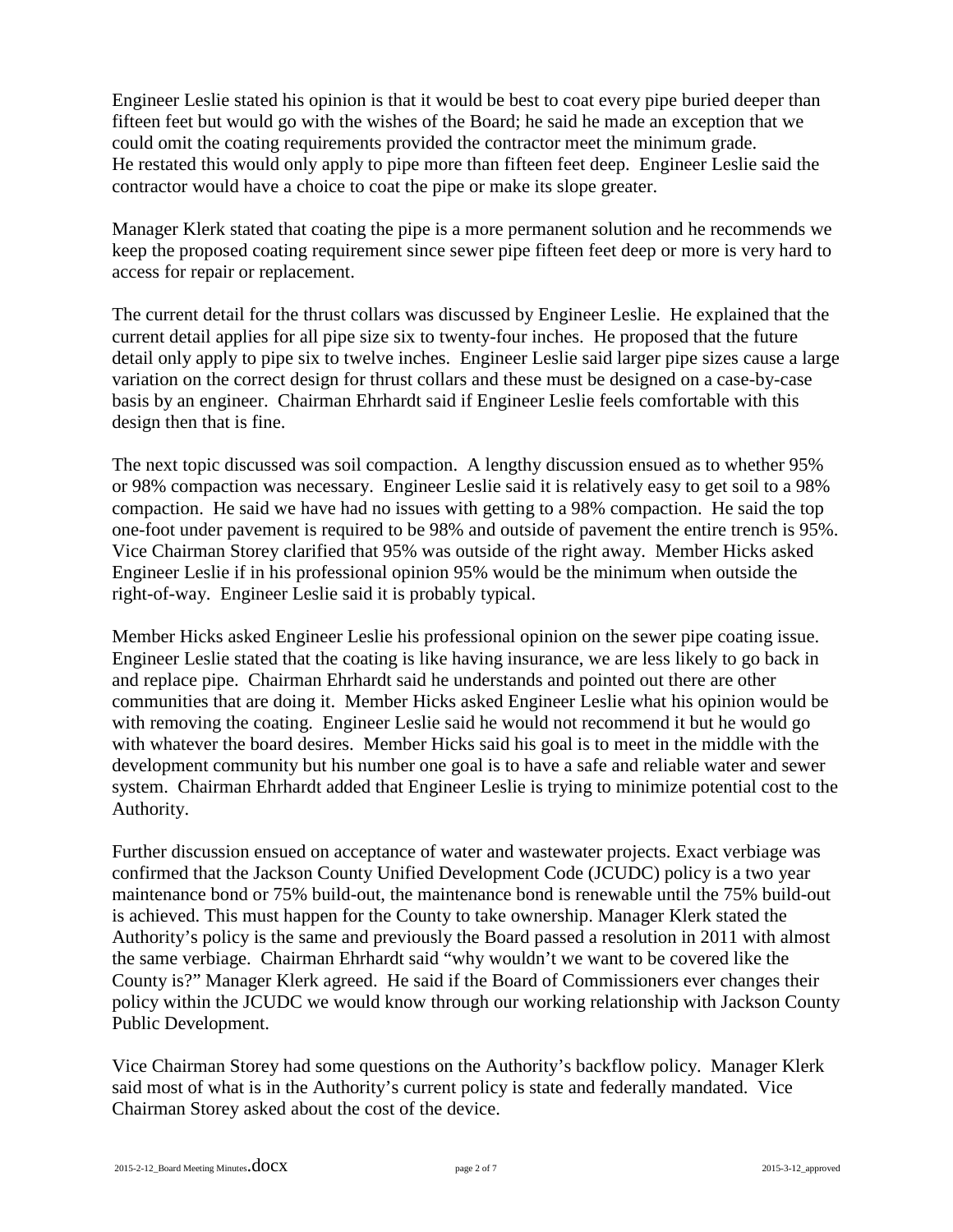Manager Klerk said the size of the device drives the cost as well as the fittings because material costs increase greatly with increases in size - and they have to be lead-free by law now.

Member Hicks made a motion to approve the Standards and Specifications as presented with the modifications discussed in the February 12, 2015 Board Meeting.

Member Bell seconded the motion. The motion carried with no objection and all board members present voting.

Member Hicks made a motion to clarify that pipe lines fifteen feet or deeper will be ductile iron and poly coated as presented and recommended by the Authority Engineer with no exceptions.

Vice Chairman Storey seconded the motion. The motion carried with no objection and all Board members present voting.

### **New Business**

#### *Staff Recommendations for Award of Talmo Booster Pump Station*

Manager Klerk gave some background on the Highway 60 tank. He stated we lose a lot of water from this tank because of a valve that feeds another pressure zone which is the Talmo zone. He said that puts more stress on keeping enough water in the tank for Braselton's high usage. He said there is an old abandoned Talmo Pump Station that we will revitalize. We are adding larger pumps (taken from the Wheeler Cemetery Road Commerce connection) and they will be housed in a new building. This station will be able to pump to the Talmo tower without pulling water from the Highway 60 tank.

Engineer Leslie said we advertised for the project and had four companies request the bid package. We received bids from three: Allsouth Constructors, Griffin Brothers and Willow Construction. He stated the cost estimate of \$280,000 was prepared by EMI and the low bid was \$239,900 – Allsouth Constructors. Engineer Leslie stated staff recommends awarding the contract to Allsouth Constructors.

Engineer Leslie stated EMI has a resolution to award the project.

Chairman Ehrhardt pointed out that since we are providing the pumps for the project (used) that we are assuming some of the risk. Engineer Leslie said new pumps have a long lead time and we need to get the project going. He said this was addressed in the pre bid meeting.

Member Bell made a motion to approve the resolution for the purpose of awarding the construction contract for the Talmo Booster Pump Station and to authorize the Authority Manager and Secretary to execute the documents to Allsouth Constructors.

Member Hicks seconded the motion. The motion carried with no objection and all board members present voting.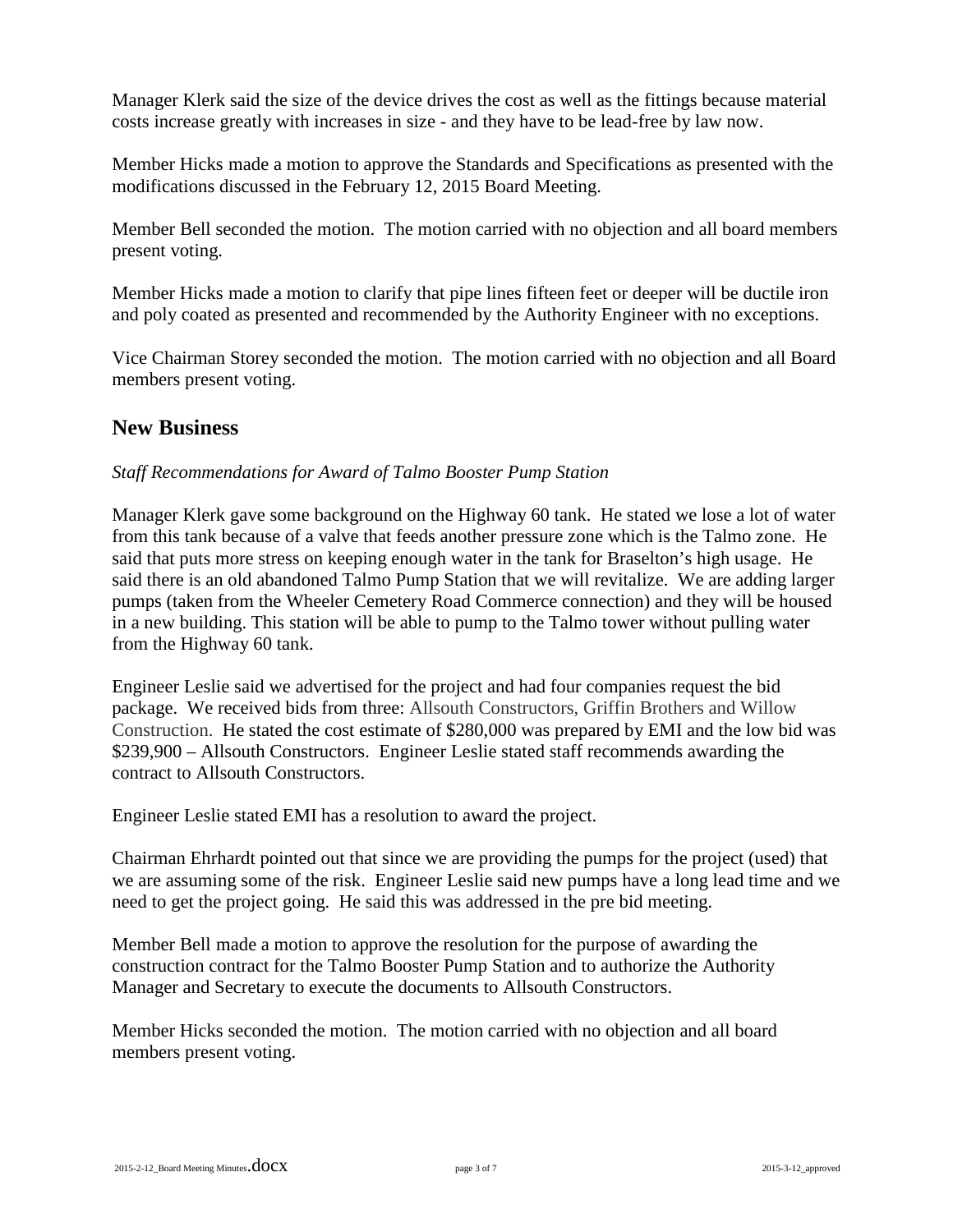#### *Demand Services Engineering Contract for the Force Main Services at the Jefferson I-85 Waste Water Facility*

Manager Klerk stated we have a long standing agreement with the City of Jefferson. He said basically it is a sewer swap agreement. If Jefferson requests it, we can take up to 100,000 gallons capacity per day in our plant for Jefferson. They can do the same for us as well at their I-85 plant. Manager Klerk said Jefferson has requested some of that capacity. Manager Klerk said we can exercise this agreement and put matching flow from our system into the City of Jefferson's I-85 plant. He said we can put a small pump station in with a small force main and pump it into Jefferson's plant. He said we are looking at some possible routes but generally know where that station should go. Manger Klerk said we hired Sweitzer Engineering through our On-Demand Engineering Services Policy. He stated the Board has to be informed of the firm we are using. Manager Klerk said we have already met with the City of Jefferson to lay out some ground work. He said we are trying to do this concurrently with Jefferson's work as they try to get their flow into our plant. Manager Klerk said at this time we do not have any projected project costs, but it is a cheaper way for the Authority to gain treatment capacity in the short term rather than adding additional capacity at the Middle Oconee plant. Engineer Leslie said it will be a very small pump station.

Chairman Ehrhardt asked what the fee is from Sweitzer Engineering. Engineer Leslie said the preliminary design fee is \$8,700 and the final design fee is \$33,750.

Chairman Ehrhardt asked if the pump station would be designed for expansion. Engineer Leslie said we did not put that in the design. Manager Klerk said the reason is the feedback we are getting is that Jefferson's I-85 plant is more than five years out before they begin construction to expand.

Member Bell made a motion to approve the On Demand Consulting Engineering Services Agreement with Sweitzer Engineering for the Pump Station and force main design at the Jefferson I-85 Wastewater Facility, executed by the Authority Manager.

Member Hicks seconded the motion. The motion carried with no objection and all board members present voting.

#### *Dry Pond Water Tower Painting*

Manager Klerk stated the tower at Dry Pond Road needs to be repainted. He said that the directive from the Board is no advertising on our water towers. Manager Klerk said in this instance it's slightly different because we are being asked by a public entity, Jackson County Government, to keep language that is already on the water tower. "Jackson County Means Business". He stated the request came, in a letter, from the Jackson County BOC. In summary, they felt it is in the best interest of the citizens of this county. Manager Klerk said that statement will be on one side of the tower and the Authority logo is on the other side of the tower. Manager Klerk confirmed with Attorney Smart a motion should be made to keep the current language on the tower.

Attorney Smart said he does not see where this would create an obligation for other municipalities or entities on our part.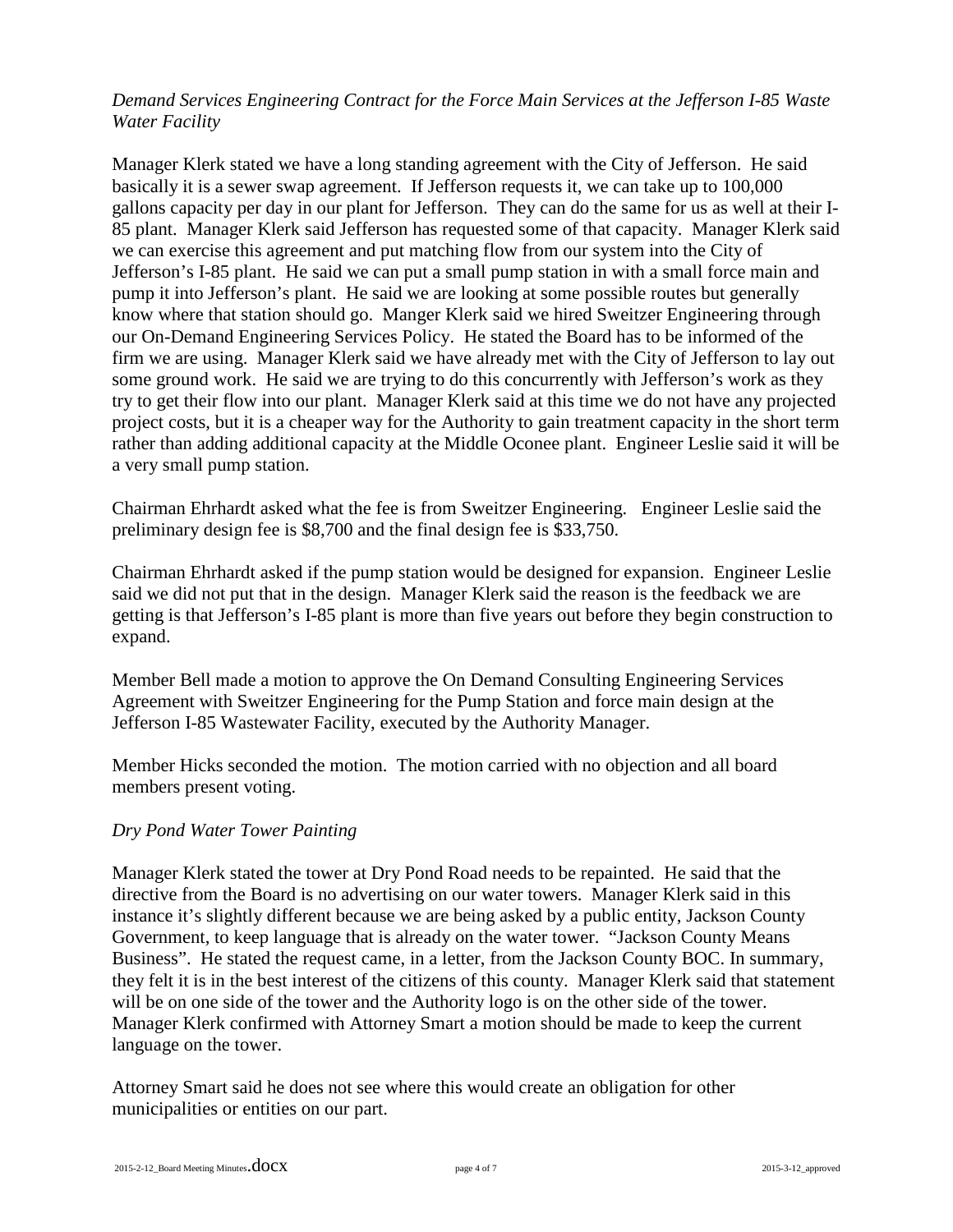Member Bell made a motion to approve the adoption of the BOC request to retain the current verbiage "Jackson County Means Business" on the Dry Pond Water Tower with the JCWSA logo on the other side of the tower.

Vice Chairman Storey seconded the motion. The motion carried with no objection and all board members present voting.

### **Executive Session**

Vice Chairman Storey made a motion to go into Executive Session for an employment matter at 8:07 p.m.

Member Hicks seconded the motion. The motion carried with no objection and all board members present voting.

Member Bell made a motion to come out of Executive Session at 8:50 p.m.

Vice Chairman Storey seconded the motion. The motion carried with no objection and all board members present voting.

Vice Chairman Storey made a motion to amend the employment agreement for Manager Eric Klerk as presented and executed by the Board.

Member Bell seconded the motion. The motion carried with no objection and all board members present voting.

Vice Chairman Storey made a motion to contribute \$2,000 to Manager Eric Klerk's 401 SM retirement plan executed by the Chairman and Board Secretary.

Member Bell seconded the motion. The motion carried with no objection and all board members present voting.

## **Managers Report**

Manager Klerk presented and discussed the following charts:

| Data Supplied<br>By:                      | Judy                                        | <b>Calculated</b>                                                                     | <b>Mark</b>                                                                  | Donna                                                                      |  |
|-------------------------------------------|---------------------------------------------|---------------------------------------------------------------------------------------|------------------------------------------------------------------------------|----------------------------------------------------------------------------|--|
| <b>Waste Water Committed Capacity Use</b> |                                             |                                                                                       |                                                                              |                                                                            |  |
| Period                                    | ERU's<br><b>Billed This</b><br><b>Month</b> | <b>Calculated Flow</b><br><b>Constant Billed ERU's x</b><br><b>Red Constant Below</b> | <b>Measured Plant Influent</b><br><b>Actual Monthly Avg, Gal.</b><br>Per Day | <b>Committed Capacity</b><br><b>From Database To</b><br>Date, Gal. Per Day |  |
| 2014                                      |                                             | 300                                                                                   |                                                                              |                                                                            |  |
| <b>Nov</b>                                | 682                                         | 204,600                                                                               | 294,800                                                                      | 1,644,121                                                                  |  |
| <b>Dec</b>                                | 680                                         | 204,000                                                                               | 264.000                                                                      | 1,644,121                                                                  |  |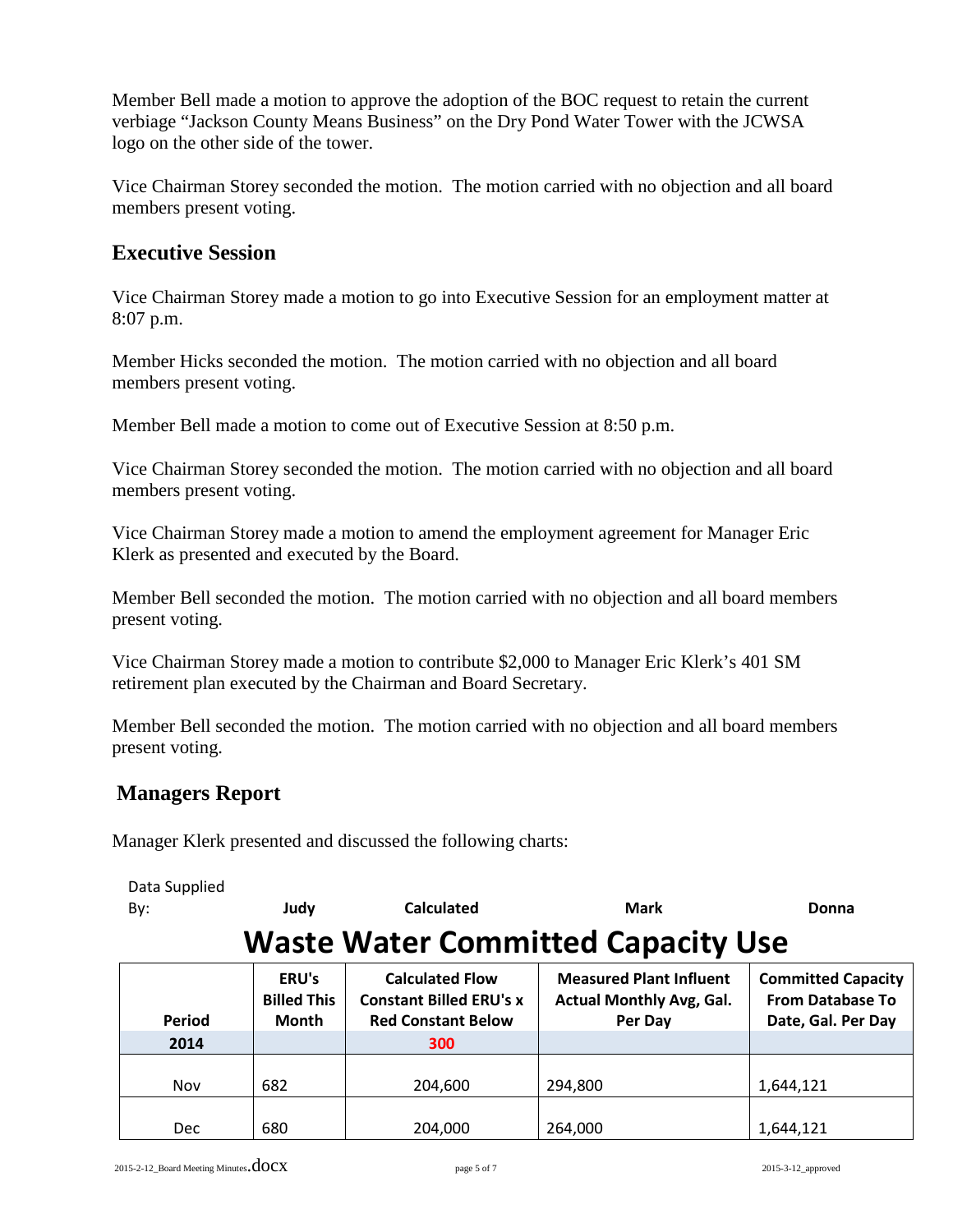| 2015                  |     |                          |         |           |
|-----------------------|-----|--------------------------|---------|-----------|
|                       |     |                          |         |           |
| Jan                   |     | $\overline{\phantom{a}}$ | 302,800 | 1,645,621 |
| Feb                   |     |                          |         |           |
| Mar                   |     |                          |         |           |
| Apr                   |     |                          |         |           |
| May                   |     |                          |         |           |
| Jun                   |     |                          |         |           |
| Jul                   |     |                          |         |           |
| Aug                   |     |                          |         |           |
| Sep                   |     |                          |         |           |
| Oct                   |     |                          |         |           |
| Nov                   |     |                          |         |           |
| Dec                   |     |                          |         |           |
|                       |     |                          |         |           |
| <b>Column Average</b> | 681 | 136,200                  | 287,200 | 1,644,621 |

| ProjectName                                                                                         | JCWSA ID             | Sewer                      | Lots         | <b>ERUs</b>    | PAID                           | <b>NotPaid</b>          |
|-----------------------------------------------------------------------------------------------------|----------------------|----------------------------|--------------|----------------|--------------------------------|-------------------------|
| City of Jefferson                                                                                   | $00 - 00 - 12$       | <b>TRUE</b>                | $\mathbf{0}$ | 333.33         | 333                            | <b>Donated</b>          |
| <b>Gum Springs Elementary</b><br>School                                                             | 41-03-07             | <b>TRUE</b>                | $\mathbf{0}$ | 44.5           | 45                             | <b>Donated</b>          |
| Toyota                                                                                              | $00 - 00 - 21$       | <b>TRUE</b>                | $\Omega$     | 500            | 500                            | <b>Donated</b>          |
| <b>West Jackson Middle</b><br>School                                                                | $00 - 00 - 26$       | <b>TRUE</b>                | $\mathbf{0}$ | 45.6           | 46                             | <b>Donated</b>          |
| Jefferson Downs                                                                                     | $00-00-13$           | <b>TRUE</b>                | 64           | $\Omega$       | $\Omega$                       | 64                      |
| Pendergrass II                                                                                      | 37-01-07             | <b>TRUE</b>                | 300          | $\mathbf{0}$   | 100                            | 200                     |
| Pendergrass Townhomes                                                                               | 29-10-06             | <b>TRUE</b>                | 168          | $\mathbf{0}$   | 100                            | 68                      |
| Westcott Place, phase 1 (-<br>16 Lots for Church use<br>subtracted from total<br>NotPaid Lots, 170- |                      |                            |              |                |                                |                         |
| $16 = 254$                                                                                          | 10-05-06             | <b>TRUE</b>                | 254          | $\mathbf{0}$   | 100                            | 154                     |
| <b>Braselton Farms</b>                                                                              | 00-00-04             | <b>TRUE</b>                | 38           | $\mathbf 0$    | 38                             | $\mathbf 0$             |
| <b>Traditions (ALL)</b>                                                                             | $00 - 00 - 22$       | <b>TRUE</b>                | 1551         | $\Omega$       | 1550                           | $\mathbf{1}$            |
| <b>Briarcrest</b>                                                                                   | 00-00-05             | <b>TRUE</b>                | 87           | $\mathbf 0$    | 87                             | $\mathbf 0$             |
| <b>Brooks Village</b>                                                                               | 00-00-06             | <b>TRUE</b>                | 116          | $\Omega$       | 116                            | $\Omega$                |
| <b>Buffalo Creek Basin (These</b><br>are for Wehunt Hills)                                          | 00-00-07             | <b>TRUE</b>                | 135          | $\Omega$       | 135                            | 0                       |
| <b>Bumper to Bumper Shine</b>                                                                       | 18-07-06             | <b>TRUE</b>                | $\mathbf 0$  | 4.37           | $\overline{4}$                 | $\Omega$                |
| <b>Burger King at West</b><br>Jackson Crossing                                                      | 73-05-08             | <b>TRUE</b>                | $\Omega$     | 4              | $\overline{4}$                 | 0                       |
| <b>Burnett Tract</b>                                                                                | 00-00-08             | <b>TRUE</b>                | 243          | $\Omega$       | 243                            | $\Omega$                |
| <b>Byers Place/Woodberry</b><br>Farm (Wehunt Hills = 0)                                             | 11-05-06             | <b>TRUE</b>                | 154          | $\mathbf 0$    | 154                            | $\mathbf 0$             |
| <b>Charlotte Estates</b>                                                                            | 00-00-09             | <b>TRUE</b>                | 105          | $\Omega$       | 105                            | $\mathbf 0$             |
| C-Store @ West Jackson<br>Crossing                                                                  | 99-02-10<br>64-02-08 | <b>TRUE</b><br><b>TRUE</b> | $\mathbf 0$  | 1.3066<br>2.66 | $\mathbf{1}$<br>$\overline{3}$ | $\mathbf 0$<br>$\Omega$ |
| CVS/pharmacy                                                                                        |                      |                            |              |                |                                |                         |
| <b>Edison Meadows (Wehunt</b><br>$Hills = 0$                                                        | 23-09-06             | <b>TRUE</b>                | 66           | $\Omega$       | 66                             | 0                       |
| Family Dollar #700778                                                                               | 137-03-12            | <b>TRUE</b>                | $\pmb{0}$    | 2.6666         | $\overline{\mathbf{3}}$        | 0                       |